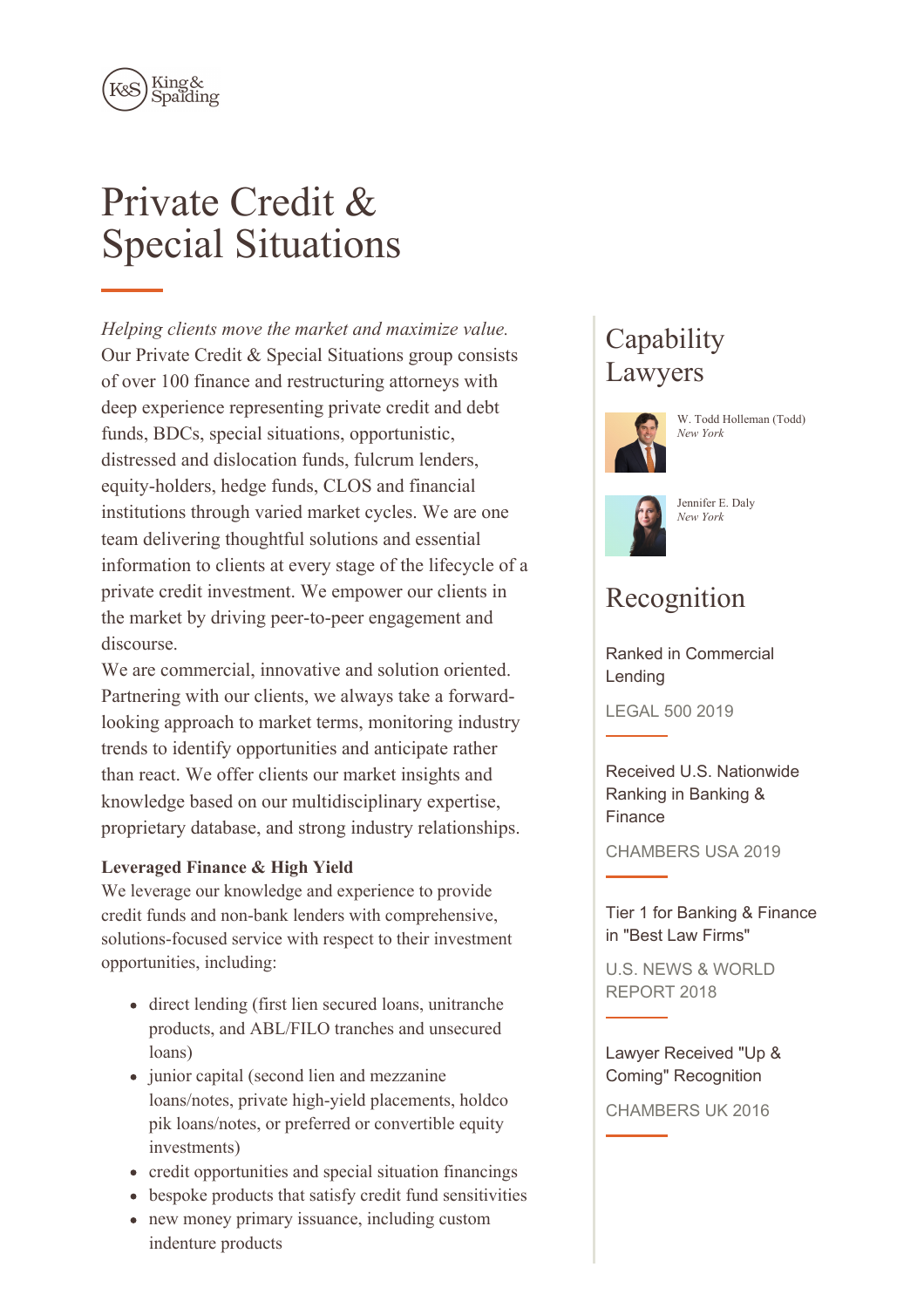- loans, high yield and investment grade bonds
- CLO investing
- stressed / distressed debt
- refinancings and dividend recapitalizations
- venture debt

## **Distressed and Opportunistic Representations**

We structure and implement innovative and value-accretive restructuring solutions across a broad spectrum of transactions. From initial group formation stage through transaction completion, we are involved in every aspect of formulating, negotiating, and effectuating a restructuring. We represent lenders and lender groups in in-court and outof-court financial and operational restructurings and workouts, including:

- balance sheet refinancings and/or providing capital solutions to stressed credits (including structured debt-equity investing, equity co-investments, and preferred stock)
- exit and rescue financings
- representing the interests of the equitized lenders as company counsel post-restructuring
- 363 sale and plan sponsor transactions

## **Range of Disciplines**

Leveraging a diversity of experience among top tier finance, restructuring, capital markets, private equity and regulatory lawyers, we advise clients on each of the key components needed for any credit representation. We provide a seamless delivery of multidisciplinary services across practice areas, including Real Estate, Private Equity, Capital Markets, Mergers & Acquisitions, Healthcare, Energy, and Litigation teams to provide experienced counsel to our clients across all public and private sectors.

Cases & Deals *September 1, 2020* Nantahala Capital Management Wins Right To Trade Global Eagle Entertainment Stock

JICA invests in Women's World Banking Capital Fund

*April 11, 2017* King & Spalding Advises Roark Capital Portfolio Company Atkins Nutritionals Inc. in Combination with Conyers Park Acquisition Corp.

## [VIEW](https://www.kslaw.com/news-and-insights?capability_id=73&locale=en&post_category_id=1&post_type=0) ALL

Insights **NEWSLETTER** *April 11, 2022*